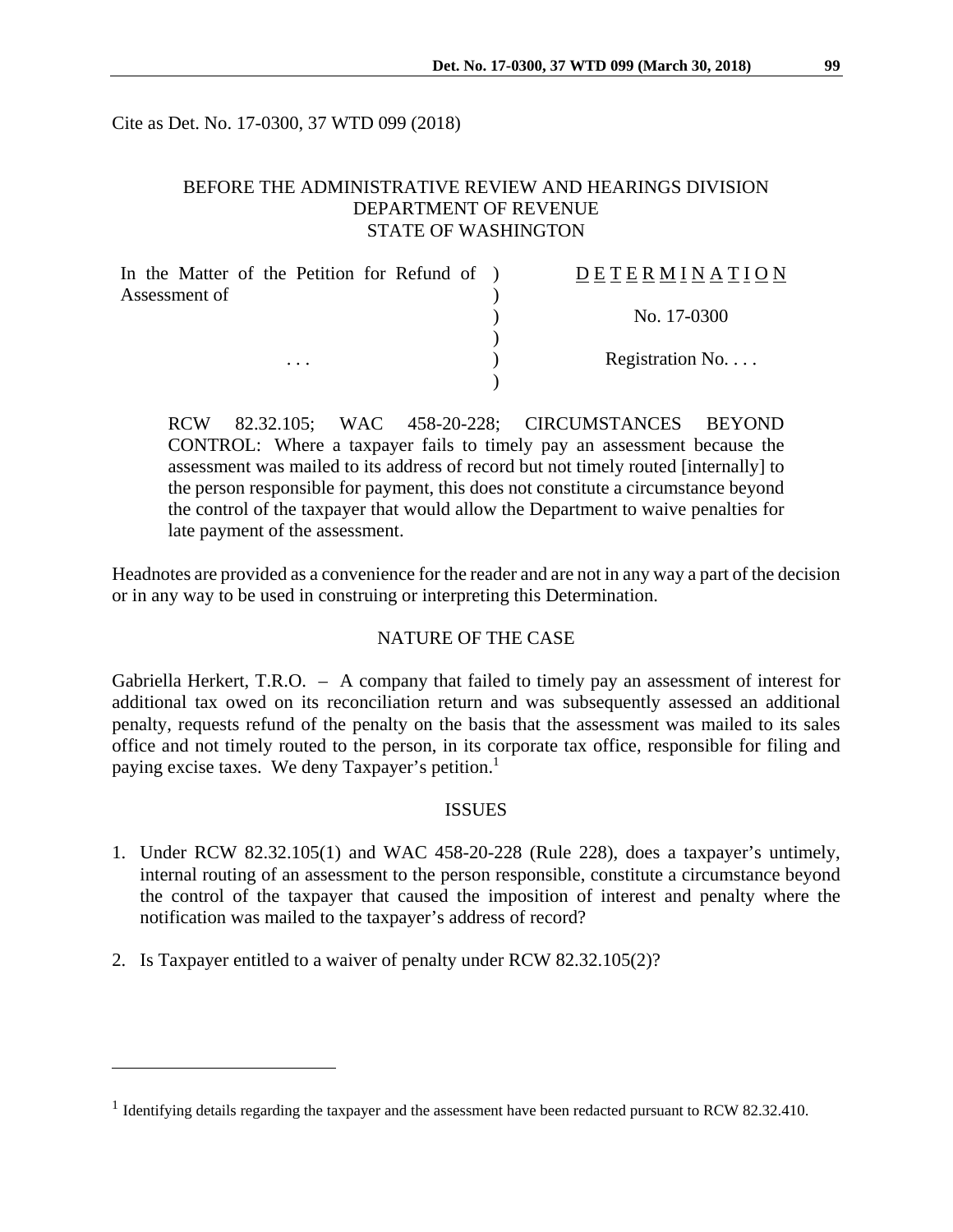## FINDINGS OF FACT

. . . (Taxpayer) provides home financing through a variety of mortgage types, including FHA, VA, USDA Rural Development, fixed-rate, and adjustable rate mortgages. Taxpayer's mortgage headquarters is [out-of-state]. Taxpayer's corporate headquarters are [out-of-state].

Taxpayer registered with the Department of Revenue (Department) using its [mortgage headquarters'] address. Taxpayer timely filed its excise tax return for the tax period January 1, 2015, through December 31, 2015. Taxpayer filed its [Annual Reconciliation of Apportionable Income] . . . for January 1, 2015, through December 31, 2015, on October 31, 2016. On the reconciliation return, Taxpayer owed additional tax, which it paid with the reconciliation return. Taxpayer's reconciliation return was completed by . . . who is also the contact name on the return. . . . signed the reconciliation return. Both . . . work in the corporate tax department located [outof-state].

On April 28, 2017, the Department assessed Taxpayer \$ . . .<sup>2</sup> due on May 30, 2017. The Department mailed the assessment to Taxpayer at its registered [mortgage headquarters'] address. The Department's online excise tax system allows only one address and contact person per business. The Department did not send a secure message including the assessment because the signature on the reconciliation return  $(\ldots)$  did not match the secure messaging profile linked to Taxpayer  $(\ldots)$ . ) in the Department's system.

Taxpayer's internal processes delayed delivery of the assessment to its [out-of-state] corporate tax offices until after the May 30, 2017, due date. Taxpayer paid the assessment on June 30, 2017. The Department added an additional penalty of  $$...$ <sup>3</sup> because Taxpayer did not pay the assessment until thirty-one days after the due date. Taxpayer requested a waiver of that additional penalty on June 30, 2017. On July 11, 2017, the Department denied Taxpayer's request for waiver of the additional penalty. On September 15, 2017, Taxpayer paid \$ . . . for the additional penalty. Taxpayer timely requested refund of the penalty. Taxpayer's request for refund was denied. Taxpayer timely requested review of the denial of its refund claim.

## ANALYSIS

The Department is required by law to add interest to assessments for tax deficiencies and overpayments. WAC 458-20-228(7). If payment of any tax determined by the Department to be due is not received by the due date specified in the notice, there is assessed a total penalty of fifteen percent. RCW 82.32.090(2). If payment of any tax determined by the Department to be due is not received on or before the thirtieth day following the due date specified in the notice of tax due, there is assessed a total penalty of twenty-five percent of the amount of the tax due. *Id.* 

1

<sup>&</sup>lt;sup>2</sup> Document No. . . . includes  $\frac{1}{2}$  . . . in service and other activities B&O tax,  $\frac{1}{2}$  . . . in interest, and  $\frac{1}{2}$  . . . in interest [penalty] due May 30, 2017, with a credit for \$ . . . , which Taxpayer had paid on October 31, 2016. Taxpayer paid \$

<sup>...</sup> in interest and  $\$ ... in interest [penalty] on June 30, 2017.<br><sup>3</sup> An additional penalty of  $\$ ... and additional interest of  $\$$ ... was included in the demand for payment sent to Taxpayer on June 20, 2017, with a due date of June 30, 2017. Taxpayer's petition requests refund of \$ . . . for the penalty. We consider Taxpayer's request for refund to include the entire \$ . . . imposed as penalty and interest for failing to timely pay the interest assessed in Document No. . . . .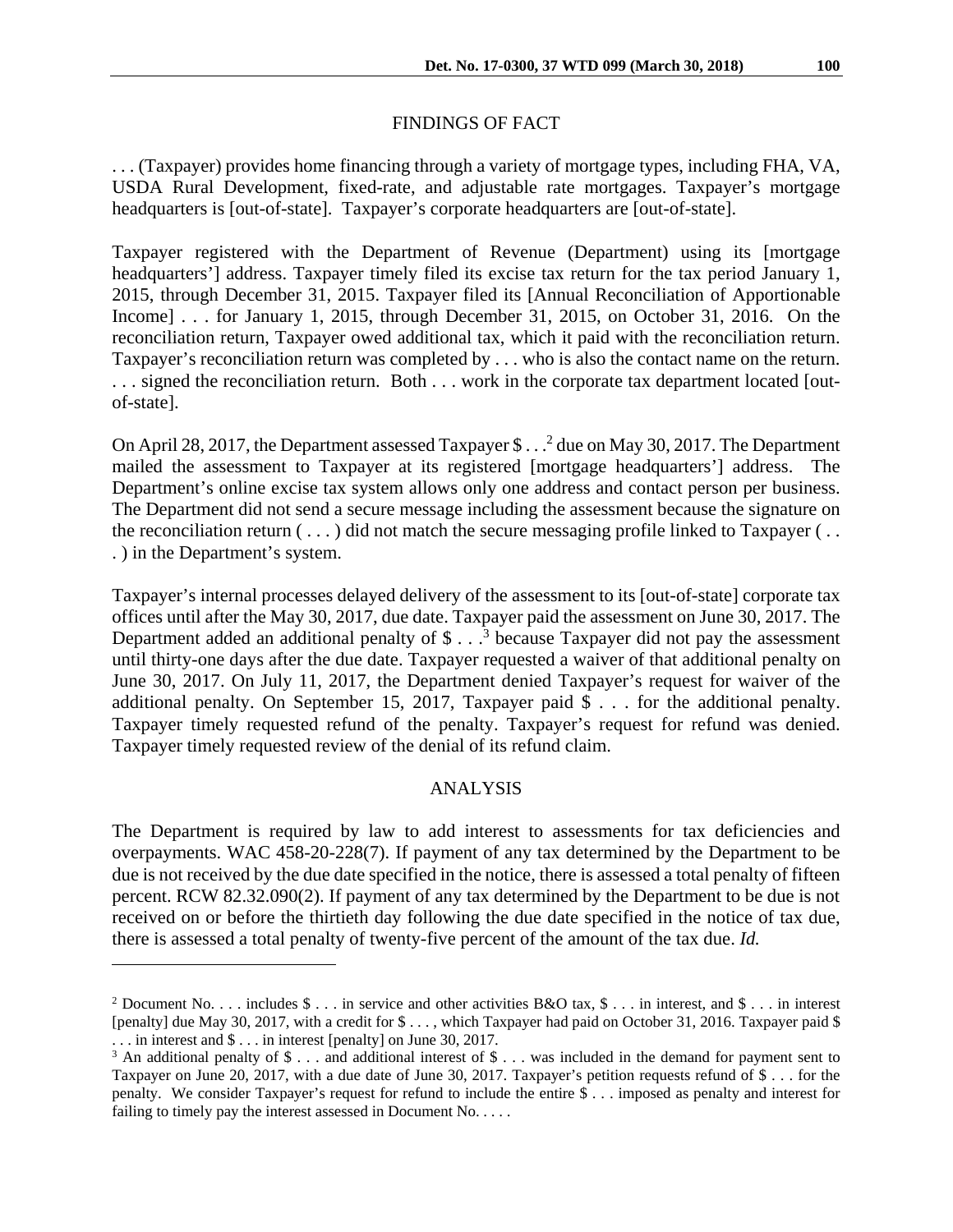Taxpayer filed its reconciliation return on October 31, 2016, showing a tax deficiency for amounts originally reported for the tax period January 1, 2015, to December 31, 2015. Although Taxpayer paid the amount of tax owed on the reconciliation return, Taxpayer did not pay interest at that time. Under RCW 82.32.050 and Rule 228(7), the Department must add interest. The Department appropriately assessed interest on the tax deficiency shown on Taxpayer's return.

The Department sent Taxpayer its assessment subject to a May 30, 2017, due date for payment. Taxpayer paid the assessment on June 30, 2017, thirty-one days after the due date on the assessment. Under RCW 82.32.090(2), the Department properly imposed an additional penalty of twenty-five percent of the amount due.

The Department has limited authority to waive or cancel penalties or interest, set out in chapters 82.32 and 82.32A RCW. As an administrative agency, the Department is given no discretionary authority to waive or cancel taxes, interest, or penalties. Det. No. 98-85, 17 WTD 417 (1998); Det. No. 99-285, 19 WTD 492 (2000). The Department has only the authority granted by statute.

1. Circumstances beyond its control

If the Department finds that the failure of a taxpayer to pay any tax by the due date was the result of circumstances beyond the control of the taxpayer, the Department shall waive or cancel any penalties imposed under this chapter with respect to such tax. RCW 82.32.105(1). The rule governing waiver or cancellation of penalties is Rule 228. "Circumstances beyond the control of the taxpayer" is defined in Rule 228(9), as follows:

The circumstances beyond the control of the taxpayer must actually cause the late payment. Circumstances beyond the control of the taxpayer are generally those which are immediate, unexpected, or in the nature of an emergency. Such circumstances result in the taxpayer not having reasonable time or opportunity to obtain an extension of the due date or otherwise timely file and pay.

Rule 228(9) goes on to provide a non-exclusive list of circumstances that generally will and will not be considered circumstances beyond the control of the taxpayer. As relevant here, mistakes on the part of employees, are not considered a circumstance beyond the control of the taxpayer. WAC 458-20-228(9)(a)(iii)(B), (E); Det. No. 90-205, 11 WTD 55 (1990) (Error of an employee is not one of the seven circumstances listed in Rule 228 which will justify the waiver or penalties). Further, taxpayers have a duty to know their tax reporting obligations. RCW 82.32A.030.

Here, Taxpayer has not shown that circumstances beyond its control caused it to pay its assessment late. Further, Det. No. 15-0166, 34 WTD 511 (2015) specifically concluded that slow internal mail routing does not constitute a circumstance beyond Taxpayer's control when notification is mailed to Taxpayer's address of record. Therefore, we deny Taxpayer's request for refund of its penalty due to circumstances beyond its control.